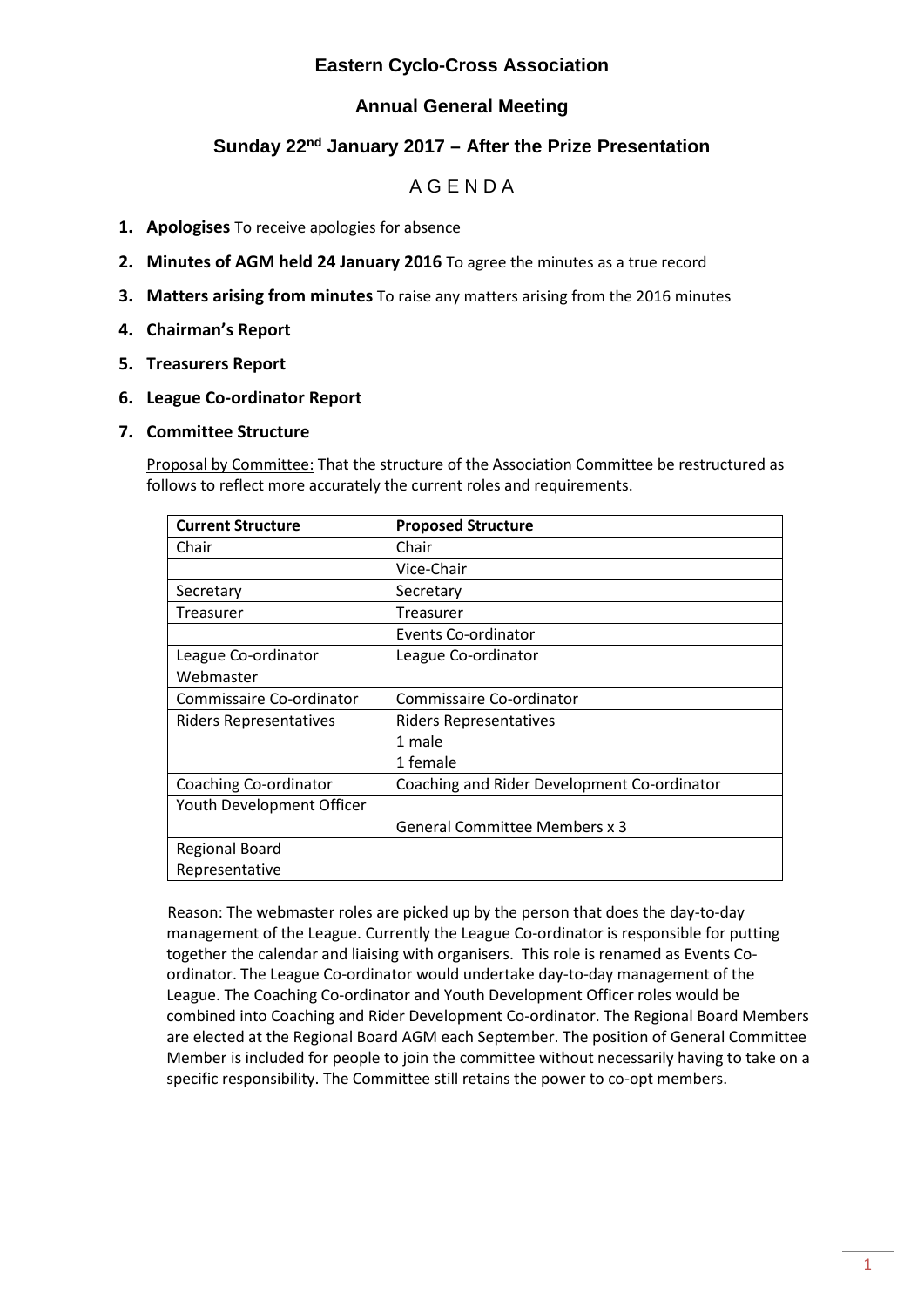#### **8. Election of Committee**

| <b>Position</b>                             | Current               | <b>Proposed by Committee</b> |
|---------------------------------------------|-----------------------|------------------------------|
| Chair                                       | Ian Poole             | lan Poole                    |
| Vice Chair                                  |                       | Steve Grimwood               |
| Secretary                                   | Vacant                |                              |
| <b>Treasurer</b>                            | <b>Neil Pears</b>     | <b>Neil Pears</b>            |
| Events Co-ordinator                         |                       | lan Poole                    |
| League Co-ordinator                         | lan Poole             | Dave Copland                 |
| Commissaire Co-ordinator                    | lan Doe               | lan Doe                      |
| <b>Riders Representatives</b>               | Jane De Boltz         |                              |
| 1 male                                      | Paul Moss             |                              |
| 1 female                                    | Lee Rowling           |                              |
| Coaching and Rider Development Co-ordinator |                       |                              |
| Committee Members x 3                       | <b>Steve Grimwood</b> | Pete Whelan                  |
|                                             | Pete Whelan           |                              |

Jane De Boltz, Lee Rowling and Paul Moss have indicated a willingness to remain on the committee

#### **9. Proposals**

#### **9.1.** Proposed by the Committee: **Overflow entries and Reserves**

During the season it became necessary to put into place a mechanism by which Veterans and Women could, if their race was full during pre-entry, pre-enter the Senior Open Event. The participant could then turn up on the day and add their name to the reserve list for their particular category. This has proven successful and the Committee proposes to formalise this arrangement as follows:

*In the event of a participant's race category reaching full capacity and closing to entries before the event closing date, the participant may then choose to pre-enter the Senior Open Event. The participant must then turn up on the day and add their name to the reserve list (this can only be done on the day). In the instance that no reserve place becomes available in their category and the rider then participates in the Senior Open Event, under the condition he/she finishes the race, they may apply to the League Co-ordinator to have their average League points applied in their category. This can be done on the day or via email.*

#### **9.2.** Proposal by Committee: **Senior races and Prize fund**

The Committee considers that the Senior, Junior Men's race and the Senior, Junior and Veterans Women's race should offer equal opportunities in terms of the prize fund and eligibility for a prize. The following is therefore proposed:

| Event:  | Senior Men & Junior Men                    |                    |                               |  |  |  |
|---------|--------------------------------------------|--------------------|-------------------------------|--|--|--|
| Prizes: | 1st Senior (over 18) - £25                 | $1st$ Junior - £25 |                               |  |  |  |
|         | 2 <sup>nd</sup> Senior - £20               | $2nd$ Junior - £20 |                               |  |  |  |
|         | 3rd Senior - £15                           | $3rd$ Junior - £15 |                               |  |  |  |
|         | $4th$ Senior - £12                         |                    |                               |  |  |  |
|         | 5 <sup>th</sup> Senior - £9                |                    |                               |  |  |  |
|         | $6th$ Senior - £5                          |                    |                               |  |  |  |
| Event:  | Senior Women, Junior Women & Veteran Women |                    |                               |  |  |  |
| Prizes: | $1st$ Senior (over 18) - £25               | $1st$ Junior - £25 | $1st$ Veteran - £25           |  |  |  |
|         | 2 <sup>nd</sup> Senior - £20               | $2nd$ Junior - £20 | 2 <sup>nd</sup> Veteran - £20 |  |  |  |
|         | 3rd Senior - £15                           | $3rd$ Junior - £15 | 3rd Veteran - £15             |  |  |  |

Junior and Veteran Men and Women League Members can elect, when joining the League for the season, to ride in the respective senior category. Non-league Junior and Veteran members should declare at sign-on if they wish to ride in the senior category. Riders may only collect prizes for one category. To enable the awarding of National Ranking Points, all categories in the same event shall start together.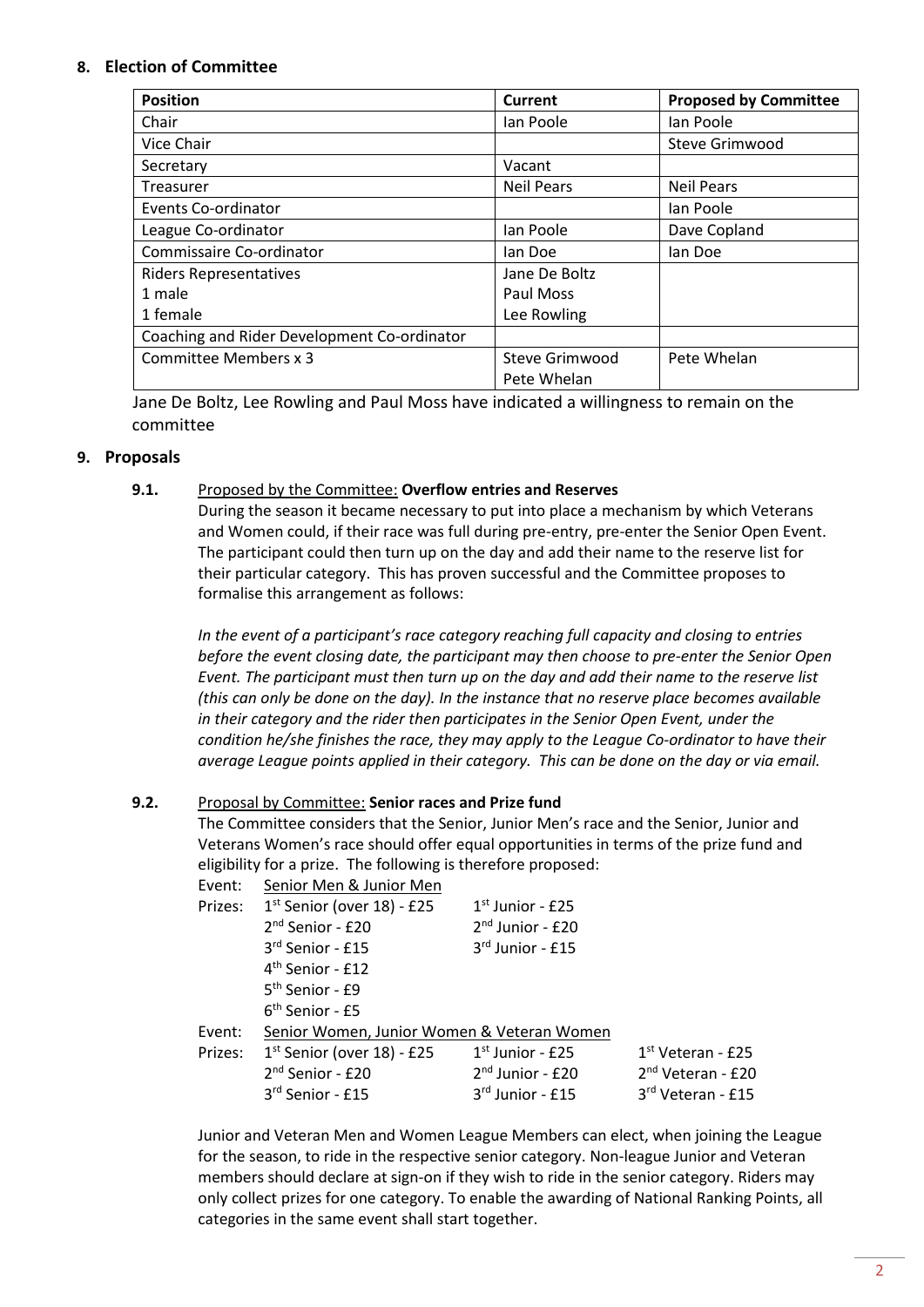- **9.3.** Proposed by Sherilyn Powell: Separate women's race. I understand the issue of having a completely separate women's race is due to lack of daylight hours and the amount of time which volunteers are asked to stand out in the cold and wet. However, by holding it alongside the Vet Men, the spaces are filling up fast, as you know. My suggested solution is to **open the entries to the women's event a day before the men**. I know this may seem like favouritism, and in one sense it is. However, from my perspective, many of the vet men are of a similar level to the Senior men and therefore will enjoy the race with the Seniors much more than us women do (yes, I am talking from experience).
- **9.4.** Proposed by Sherilyn Powell: Prize money. Currently, prizes are awarded to the top three women on the course, regardless of the age category they compete in. Junior Women and Veteran Women will additionally have their own prize fund. It feels to me that Senior females are losing out in the prizes when there is money set aside for the other two age groups. I would like to suggest **another category of prize money – one for Juniors, one for Seniors and one for Veterans.** If the "Open" category is to remain, then an additional prize for those top three competitors.
- **9.5.** Proposed by Sherilyn Powell: Points allocation. Veteran women are currently removed from the points in the Open league and points are assigned for their own separate sub category. I would like this to also be the case for the Juniors. During the league, Juniors are allocated points alongside the Senior women, but at the end of the league, they are then separated from the Seniors in the league table and their points are used to find the top three placed junior riders. I would like to suggest that the same method which was used for the Veteran women is used for the Junior women – I believe the competition with the Senior women would be different if they were racing each other rather than other categories for their points (especially when riders such as Elspeth dominate…).
- **9.6.** Proposal by Tracey Griggs: With the increase in numbers riding in both the **U16 & Y14 age categories** in League events, should **consideration be given to splitting the 2 age categories start times by a minute**, as per national events? This would make it easier for the children riding to identify which riders are racing in the same age category as them. The software we use could cope with this, as we already have split start times for the V50 & Ladies race.
- **9.7.** Proposal by David Hales: **Priority entrance to races given to League members who clubs put on events.**

There would have to be changes to the BC entry site to allow this. Only Members of registered promoting clubs could sign on via the BC site. This is mainly aimed at the Vet 50 + and women.

If you look at the raw data for my race, there were 26 riders who were members of clubs who do not promote events. We could make a rule to only allow members of promoting clubs to enter. If that were the case, there still would have been a full field. We could accept entries from non-promoting clubs, but they would only be accepted if the field is not full. There are plenty of spare dates if clubs want to promote, especially in the new year.

It does work on road race events in the Eastern Road Race League. In most cases, we are running events on courses that are too small for the numbers we are experiencing, but due to work / life balance we currently are unable to look at a bigger venue.

**9.8.** Proposal by David Hales: Move race times to allow Vet Women to race Alone and allow more entries for the VET50+ Men. If the league did move the start time, which I do not think is unreasonable, then we could have the following start times